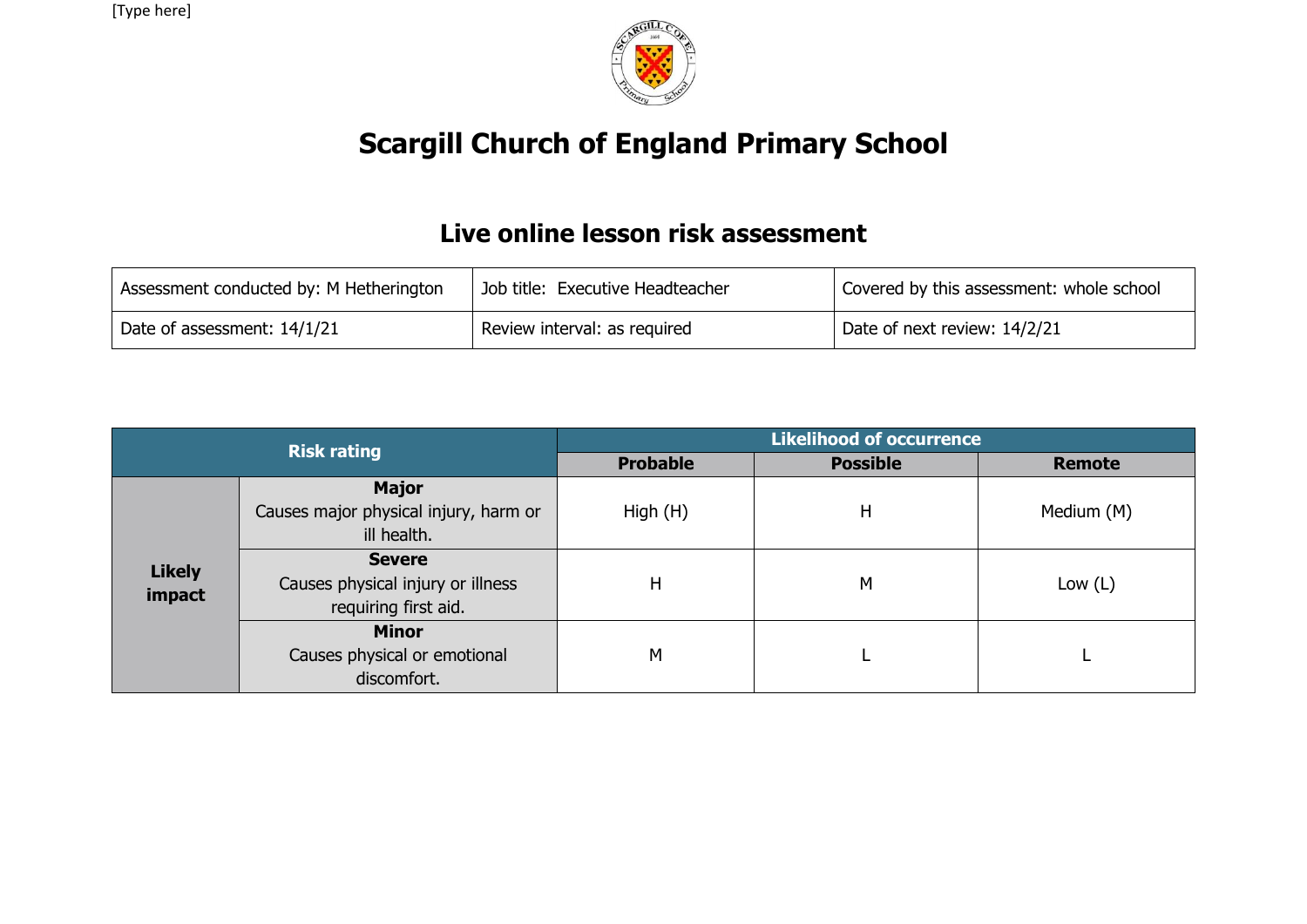| <b>Area for</b><br>concern                 | <b>Risk</b><br>rating<br>prior to<br>action<br>H/M/L | <b>Recommended controls</b>                                                                                                                                                                                                                                                                                                                                                                                                                                                                                                                                                                                                                                                                                                                                                                                                                                                                                                                                                                                                                                                                                                                                                                                                                                                                               | In<br>place?<br>Yes/No | By whom?          | <b>Deadline</b> | <b>Risk rating</b><br>following<br>action<br>H/M/L |
|--------------------------------------------|------------------------------------------------------|-----------------------------------------------------------------------------------------------------------------------------------------------------------------------------------------------------------------------------------------------------------------------------------------------------------------------------------------------------------------------------------------------------------------------------------------------------------------------------------------------------------------------------------------------------------------------------------------------------------------------------------------------------------------------------------------------------------------------------------------------------------------------------------------------------------------------------------------------------------------------------------------------------------------------------------------------------------------------------------------------------------------------------------------------------------------------------------------------------------------------------------------------------------------------------------------------------------------------------------------------------------------------------------------------------------|------------------------|-------------------|-----------------|----------------------------------------------------|
| Awareness of<br>policies and<br>procedures | H                                                    | • All staff and pupils are aware of all relevant policies and procedures<br>including, but not limited to, the following:<br><b>Child Protection and Safeguarding Policy</b><br><b>Data Protection Policy</b><br><b>Staff Code of Conduct</b><br><b>Pupil Code of Conduct</b><br><b>E- Safety Policy</b><br><b>Pupil Remote Learning Policy</b><br><b>Live Online Lesson Policy</b><br><b>Behaviour Policy</b><br><b>Accessibility Policy</b><br><b>Special Educational Needs and Disabilities (SEND)</b><br><b>Policy</b><br>All staff have due regard for relevant guidance and legislation<br>including, but not limited to, the following:<br>Data Protection Act 2018<br>The General Data Protection Regulation (GDPR)<br>Coronavirus Act 2020 Provision of Remote Education<br>(England) Temporary Continuity Direction<br>DfE (2020) 'Guidance for full opening: schools'<br>DfE (2020) 'Restricting attendance during the national<br>lockdown: schools'<br>DfE (2020) 'Safeguarding and remote education during<br>coronavirus (COVID-19)'<br>DfE (2020) 'Keeping children safe in education'<br>DfE (2017) 'Special educational needs and disability code of<br>practice: 0 to 25 years'<br>DfE (2020) 'School attendance: guidance for schools'<br>DfE (2020) 'Remote education good practice' | Y                      | Head of<br>School | 15/1/21         | M                                                  |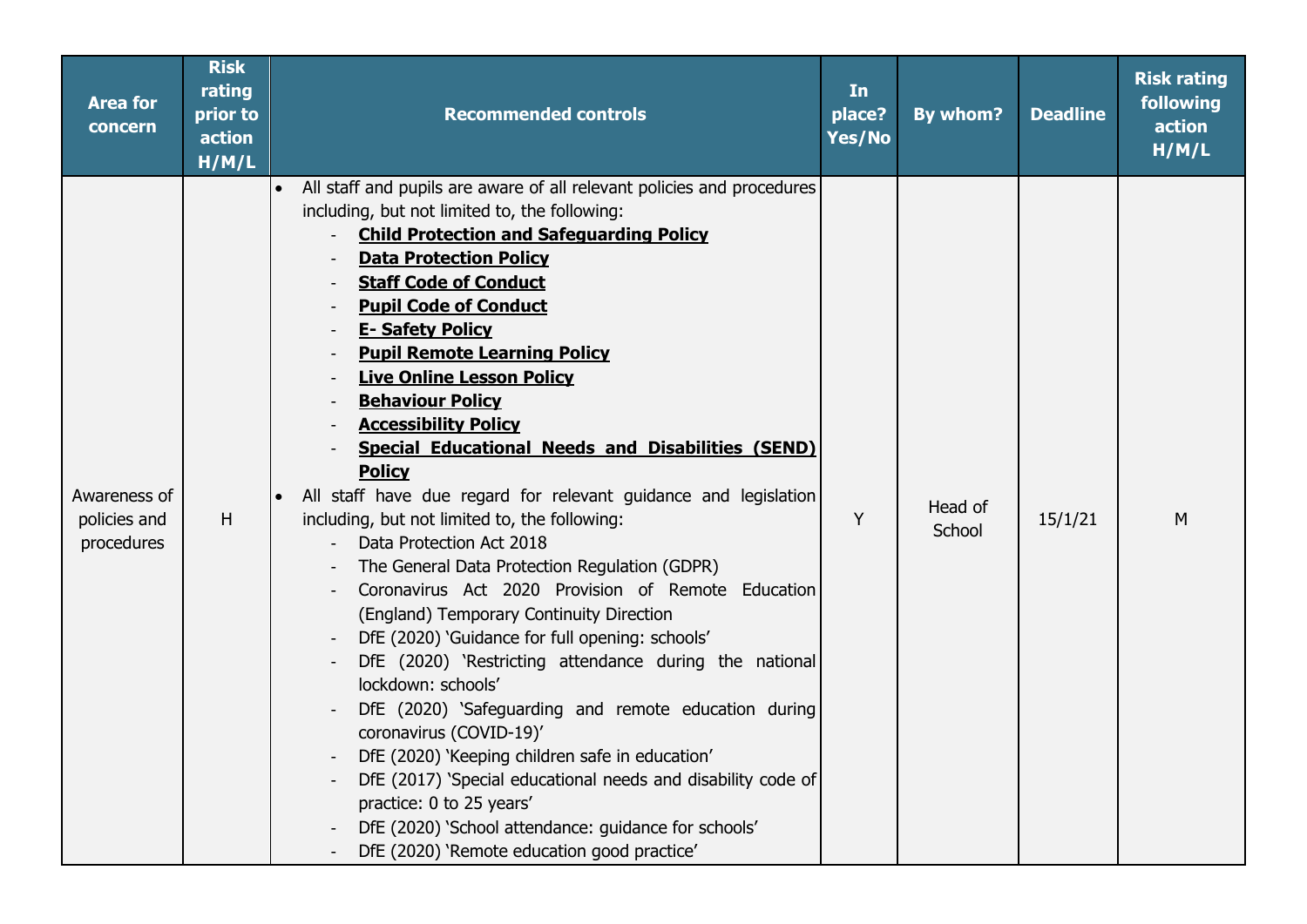| <b>Area for</b><br>concern | <b>Risk</b><br>rating<br>prior to<br>action<br>H/M/L | <b>Recommended controls</b>                                                                                                                                                                                                                                                                                                                                                                                                                                                                                                                                                                                                                                                                                                                                                                                                                                                                                                                                                                                                                                                                                                                                     | In<br>place?<br>Yes/No | By whom?          | <b>Deadline</b> | <b>Risk rating</b><br>following<br>action<br>H/M/L |
|----------------------------|------------------------------------------------------|-----------------------------------------------------------------------------------------------------------------------------------------------------------------------------------------------------------------------------------------------------------------------------------------------------------------------------------------------------------------------------------------------------------------------------------------------------------------------------------------------------------------------------------------------------------------------------------------------------------------------------------------------------------------------------------------------------------------------------------------------------------------------------------------------------------------------------------------------------------------------------------------------------------------------------------------------------------------------------------------------------------------------------------------------------------------------------------------------------------------------------------------------------------------|------------------------|-------------------|-----------------|----------------------------------------------------|
|                            |                                                      | • The headteacher and DSL review this risk assessment periodically<br>(initially after 1 month) to ensure it addresses the school's<br>circumstances and remote learning approach.<br>The governing board ensures that online safety training for staff is<br>integrated, aligned and considered as part of the school's<br>overarching safeguarding approach.<br>Parents and pupils are made aware of the risks associated with live<br>online lessons and the measures in place to mitigate them.<br>The school provides parents and pupils with online safety information<br>prior to the commencement of live online lessons via letter which<br>directed parents & pupils to the school website.<br>The SENCO is consulted to aid the live online lesson provision for<br>pupils with SEND.<br>In collaboration with the governing board, the headteacher ensures<br>that the school's live online lesson arrangements follow the legal<br>obligations regarding remote education, as outlined in the<br>Coronavirus Act 2020 Provision of Remote Education (England)<br>Temporary Continuity Direction, and the school's Pupil Remote<br>Learning Policy. |                        |                   |                 |                                                    |
| Systems and<br>technology  | M                                                    | Staff and pupils are told to only download software from a trusted<br>source, e.g. Apple App Store, Google Play or the provider's official<br>website.<br>The ICT technician researches the providers the school uses for live<br>online lessons, taking into account ease of use, privacy measures<br>and suitability for the purposes of live online lessons. Where<br>necessary, they refer to government-approved resources, e.g. from<br>the National Cyber Security Centre (NCSC) and from the SWGfL at<br>the UK Safer Internet Centre, when selecting their recommended<br>providers.                                                                                                                                                                                                                                                                                                                                                                                                                                                                                                                                                                   | Y                      | Head of<br>School | 15/1/21         |                                                    |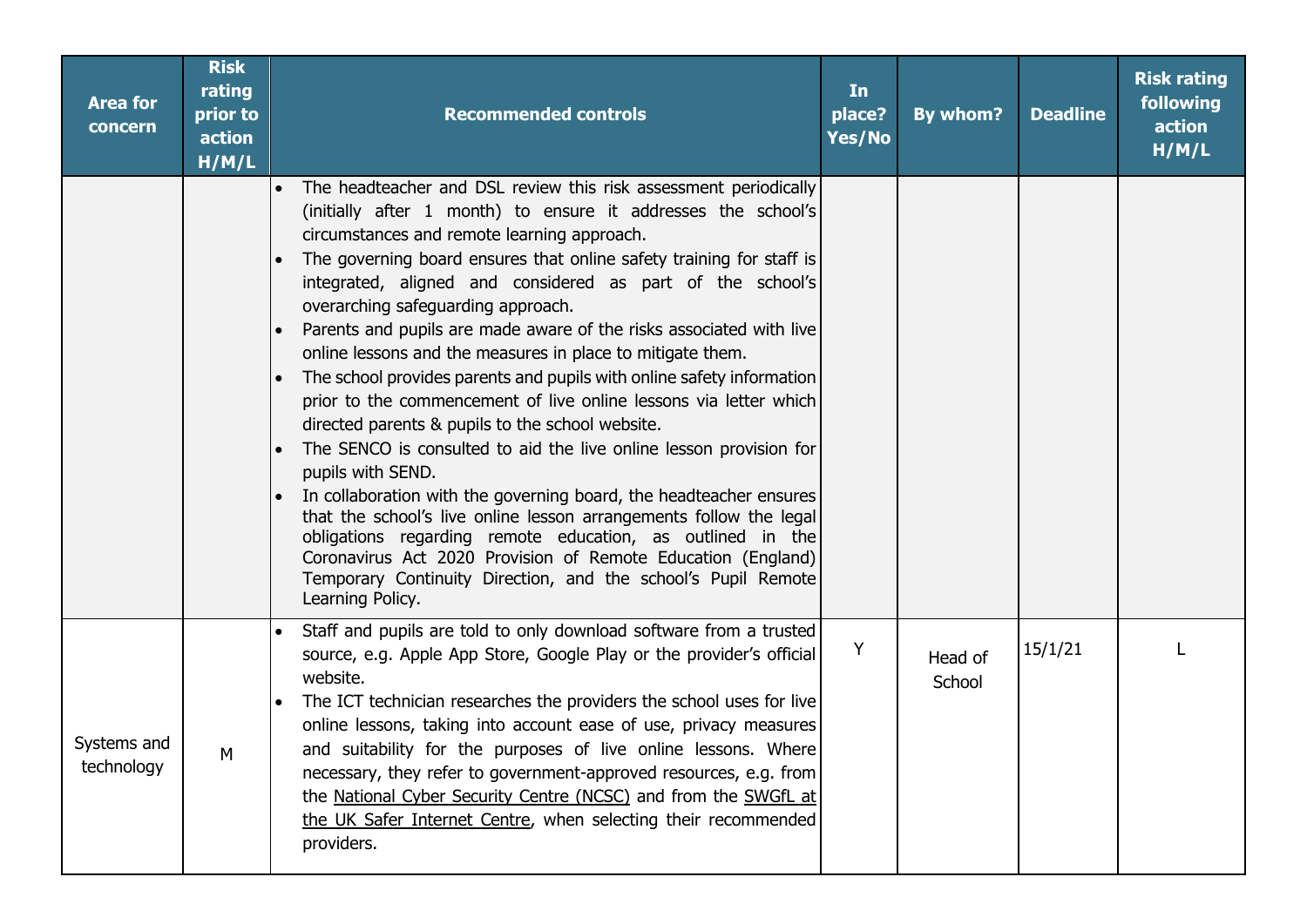| <b>Area for</b><br>concern | <b>Risk</b><br>rating<br>prior to<br>action<br>H/M/L | <b>Recommended controls</b>                                                                                                                                                                                                                                                                                                                                                                                                                      | In<br>place?<br>Yes/No | By whom?     | <b>Deadline</b> | <b>Risk rating</b><br>following<br>action<br>H/M/L |
|----------------------------|------------------------------------------------------|--------------------------------------------------------------------------------------------------------------------------------------------------------------------------------------------------------------------------------------------------------------------------------------------------------------------------------------------------------------------------------------------------------------------------------------------------|------------------------|--------------|-----------------|----------------------------------------------------|
|                            |                                                      | Teachers review the DfE's list of online education resources and<br>utilise these resources as necessary.<br>The school ensures that the live online lesson provision expected<br>from staff is accessible to staff with additional needs which may be<br>impacted by the online format, e.g. staff who are visually impaired.<br>Staff ensure privacy settings are adjusted appropriately on the<br>provider's site or application.             | Y                      | All teachers | 15/1/21         | L                                                  |
|                            |                                                      | Staff ensure their live lesson service account is protected with a<br>strong password - autosaving passwords is not permitted.<br>Staff test the service before conducting their first live lesson using<br>the 'test' function, if applicable. Staff ensure they understand how to<br>mute the microphone and turn off the camera before their first live<br>online lesson.<br>Staff understand what features are available through the system, |                        |              |                 |                                                    |
|                            |                                                      | e.g. recording calls, sharing files or screensharing, and how to<br>operate these features.<br>The school ensures all pupils due to attend live online lessons have<br>access to equipment which will enable them to participate, e.g. a<br>laptop and internet access.                                                                                                                                                                          |                        |              |                 |                                                    |
|                            |                                                      | Staff ensure streaming and online chat functions are disabled for<br>pupils.<br>For aspects of the curriculum which are difficult to deliver through<br>online provision, e.g. science experiments, teachers consider using<br>video demonstrations accompanied by supporting explanation.                                                                                                                                                       |                        |              |                 |                                                    |
|                            |                                                      | For live online PE lessons where replicating in-person teaching is<br>difficult to achieve, teachers consider using video demonstrations<br>accompanied by supporting explanation. Pupils are encouraged to<br>take regular physical exercise to maintain fitness.                                                                                                                                                                               |                        |              |                 |                                                    |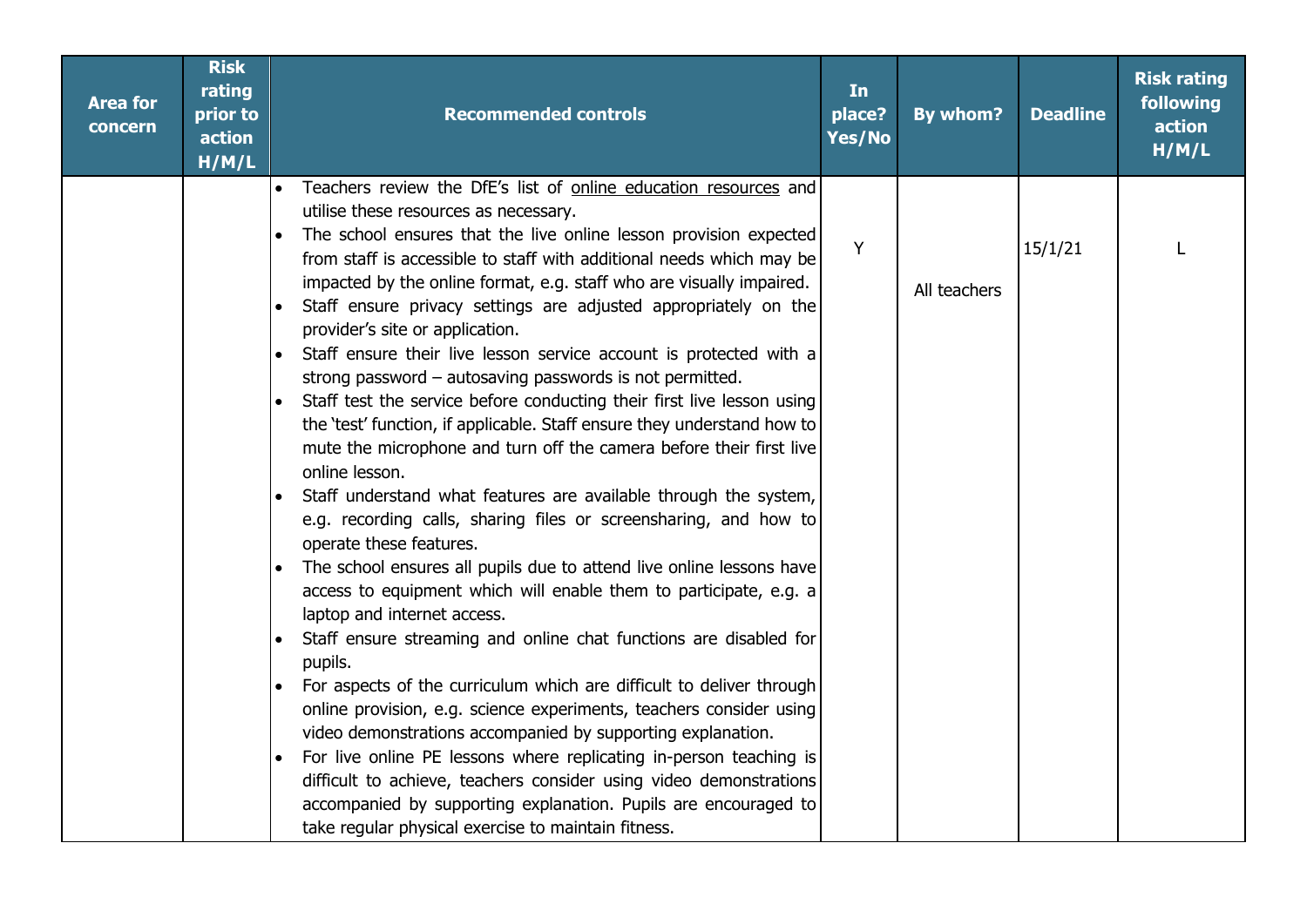| <b>Area for</b><br>concern | <b>Risk</b><br>rating<br>prior to<br>action<br>H/M/L | <b>Recommended controls</b>                                                                                                                                                                                                                                                                                                                                                                                                                                                                                                                                                                                                                                                                                                                                                                                                                                                                                                                                                                                                                                                                                                                                                                                                                                                                                                                                                                                                                                                                                                                                                                                                                                                                                                                                                | In<br>place?<br>Yes/No | By whom?    | <b>Deadline</b> | <b>Risk rating</b><br>following<br>action<br>H/M/L |
|----------------------------|------------------------------------------------------|----------------------------------------------------------------------------------------------------------------------------------------------------------------------------------------------------------------------------------------------------------------------------------------------------------------------------------------------------------------------------------------------------------------------------------------------------------------------------------------------------------------------------------------------------------------------------------------------------------------------------------------------------------------------------------------------------------------------------------------------------------------------------------------------------------------------------------------------------------------------------------------------------------------------------------------------------------------------------------------------------------------------------------------------------------------------------------------------------------------------------------------------------------------------------------------------------------------------------------------------------------------------------------------------------------------------------------------------------------------------------------------------------------------------------------------------------------------------------------------------------------------------------------------------------------------------------------------------------------------------------------------------------------------------------------------------------------------------------------------------------------------------------|------------------------|-------------|-----------------|----------------------------------------------------|
| Safeguarding               |                                                      | Staff always have due regard for the school's Child Protection and<br>Safeguarding Policy whilst carrying out live online lessons.<br>The planning of live lessons is always carried out in conjunction with<br>the school's DSL.<br>The school ensures the system used for live online lessons does not<br>have a minimum age requirement above the age bracket of pupils<br>attending the lesson.<br>Pupils are reminded not to share private information through the live<br>online lesson system.<br>Pupils are reminded not to respond to contact requests from people<br>they do not know when using systems for live lessons.<br>Pupils are made aware of the reporting lines, should they see or hear<br>anything inappropriate during live lessons. They are provided with<br>the contact details of the DSL to report any concerns.<br>Staff ensure all video and phone calls are not set to public, and<br>meetings are protected with passwords. Meeting links and passwords<br>are not posted publicly.<br>Support staff are on hand to supervise and handle any sudden<br>changes or developments that may occur during the live online<br>lesson.<br>Staff are reminded of their safeguarding obligations and report any<br>incidents or potential concerns in line with the school's Child<br>Protection and Safeguarding Policy.<br>Parents are informed of what pupils are expected to do for a live<br>online lesson, including the websites pupils will be asked to use and<br>the school staff pupils will interact with online.<br>The school communicates the importance of online safety to parents,<br>and encourages parents to set-appropriate parental controls on<br>digital devices and use internet filter to block malicious websites. The | Y                      | <b>DSLs</b> | 15/1/21         |                                                    |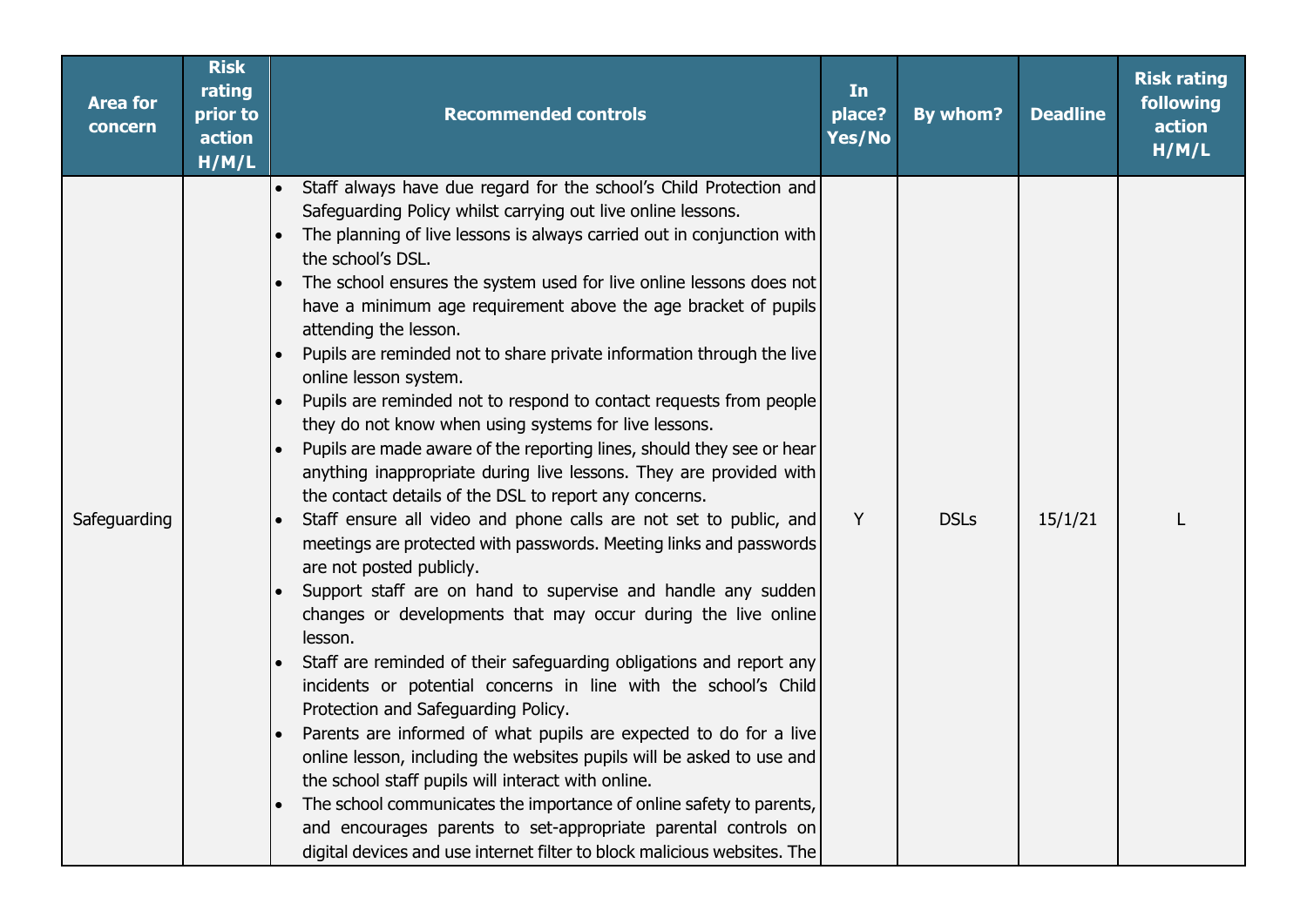| <b>Area for</b><br>concern | <b>Risk</b><br>rating<br>prior to<br>action<br>H/M/L | <b>Recommended controls</b>                                                                                                                                                                                                                                                                                                                                                                                                                                                                                                                                                                                                                                                                                                                                               | In<br>place?<br>Yes/No | By whom?          | <b>Deadline</b> | <b>Risk rating</b><br>following<br>action<br>H/M/L |
|----------------------------|------------------------------------------------------|---------------------------------------------------------------------------------------------------------------------------------------------------------------------------------------------------------------------------------------------------------------------------------------------------------------------------------------------------------------------------------------------------------------------------------------------------------------------------------------------------------------------------------------------------------------------------------------------------------------------------------------------------------------------------------------------------------------------------------------------------------------------------|------------------------|-------------------|-----------------|----------------------------------------------------|
|                            |                                                      | school informs parents of the government-approved resources on<br>child online safety to support parents further.<br>Staff are sensitive to the needs of any pupils who may be sensitive<br>to certain topics or issues that may arise during live online lessons.                                                                                                                                                                                                                                                                                                                                                                                                                                                                                                        |                        |                   |                 |                                                    |
| Personal data              |                                                      | Staff have due regard for the school's Data Protection Policy at all<br>times whilst conducting live online lessons.<br>The school communicates to parents the details of how to access the<br>live online lesson and any additional information regarding online<br>learning to parents.<br>Pupils are provided with a school Purple Mash email address and<br>login for sharing the login access to the live online lesson to ensure<br>no personal email addresses or usernames are used.<br>Staff ensure data is only transferred between devices if it is necessary<br>to do so for the purposes of live online lessons.<br>Any data transferred between devices is suitably encrypted - where<br>this is not possible, other data protection measures are in place. | Y                      | teachers          | 15/1/21         |                                                    |
| Pupil conduct              |                                                      | The school provides pupils with a copy of the <b>Zoom Code of</b><br><b>Conduct</b> to ensure they understand their responsibilities with regard<br>to conduct during live online lessons.<br>Pupils are reminded that they should take part in live online lessons<br>in an appropriate setting, e.g. a quiet space with a neutral<br>background.<br>Pupils are aware of the <b>Pupil Remote Learning Policy</b> and are<br>expected to adhere to the measures outlined within it.<br>Pupils are reminded not to record live online lessons.<br>$\bullet$<br>Pupils are reminded not to speak during live online lessons unless<br>they are prompted to do so or have a question.                                                                                        | Y                      | Head of<br>School | 15/1/21         |                                                    |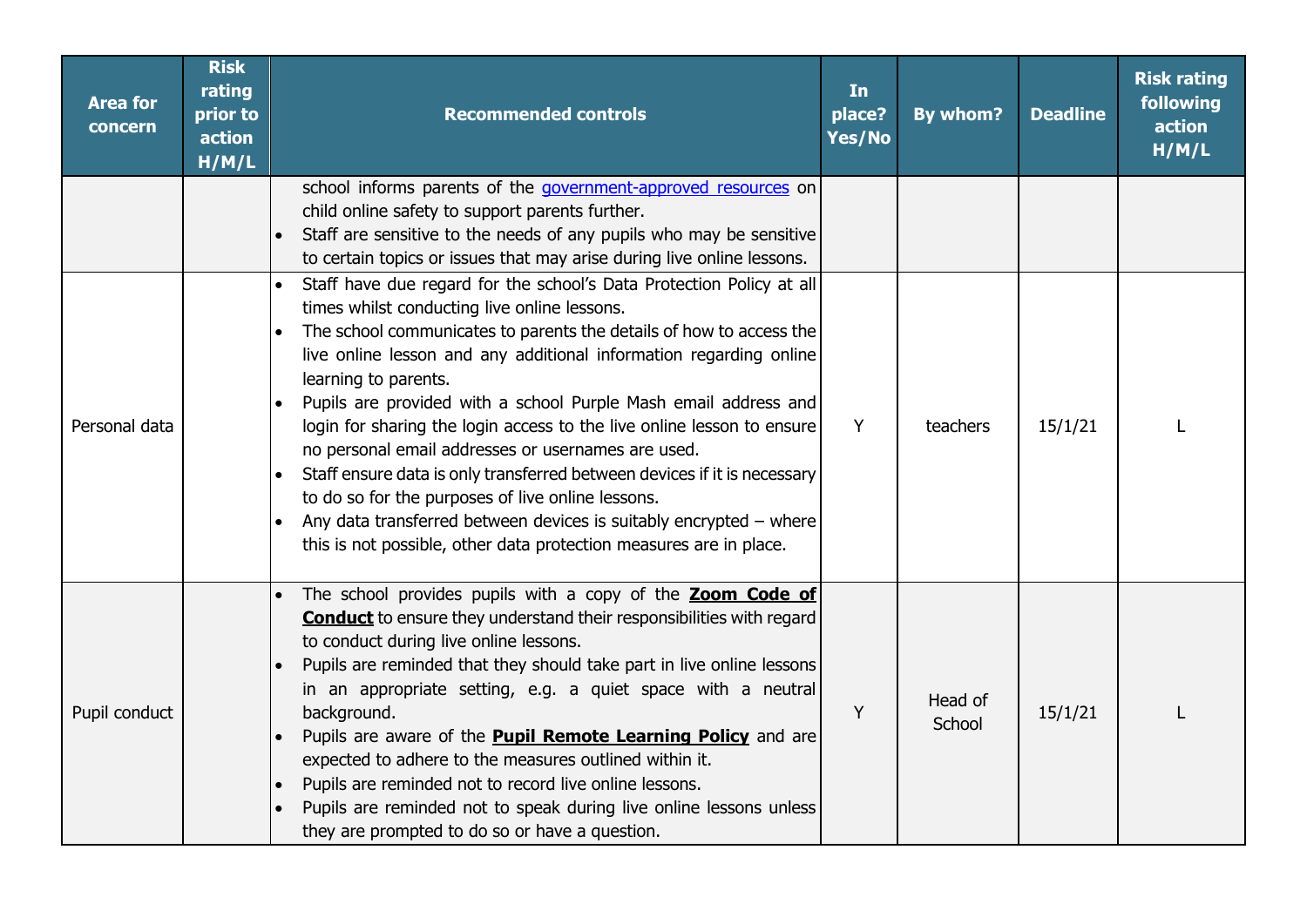| <b>Area for</b><br>concern | <b>Risk</b><br>rating<br>prior to<br>action<br>H/M/L | <b>Recommended controls</b>                                                                                                                                                                                                                                                                                                                                                                                                                                                                                                                                                                                                                                                                                                                                                                                                                                                                                                                                                                                                                                                                                                                                                         | In<br>place?<br>Yes/No | By whom?          | <b>Deadline</b> | <b>Risk rating</b><br>following<br>action<br>H/M/L |
|----------------------------|------------------------------------------------------|-------------------------------------------------------------------------------------------------------------------------------------------------------------------------------------------------------------------------------------------------------------------------------------------------------------------------------------------------------------------------------------------------------------------------------------------------------------------------------------------------------------------------------------------------------------------------------------------------------------------------------------------------------------------------------------------------------------------------------------------------------------------------------------------------------------------------------------------------------------------------------------------------------------------------------------------------------------------------------------------------------------------------------------------------------------------------------------------------------------------------------------------------------------------------------------|------------------------|-------------------|-----------------|----------------------------------------------------|
|                            |                                                      | Pupils are reminded that they should report any technical issues to<br>their teacher as soon as possible, using a parent's device if they<br>cannot access their own technology.<br>Pupils are reminded to adhere to the school's Behaviour Policy at all<br>times during live online lessons, as they would during a normal<br>school day.<br>Pupils who breach the code of conduct will be disciplined in line with<br>the school's Behaviour Policy.                                                                                                                                                                                                                                                                                                                                                                                                                                                                                                                                                                                                                                                                                                                             |                        |                   |                 |                                                    |
| Staff conduct              |                                                      | Staff are aware of the requirements set out in the <b>Staff Code of</b><br><b>Conduct</b> and ensure they understand their responsibilities with<br>regard to conduct during live online lessons.<br>Staff only use school-provided email addresses and phone numbers<br>to communicate with pupils.<br>Staff only use school-owned devices for conducting live online<br>lessons, where possible.<br>Staff do not share personal information whilst conducting live online<br>lessons.<br>Staff conduct live online lessons from an appropriate location - either<br>the classroom, or if this is not possible, from a quiet area in their<br>home which has a neutral background.<br>Staff communicate with pupils within school hours as far as possible<br>(or within hours agreed with the school to suit the needs of staff).<br>Staff only communicate and conduct live online lessons through<br>channels approved by the SLT.<br>Staff do not commence online lessons until at least one other<br>member of staff is in the live lesson 'room', and not without<br>confirmation that at least one other colleague is aware that the live<br>online lesson is taking place. | Y                      | Head of<br>School | 15/1/21         | L                                                  |